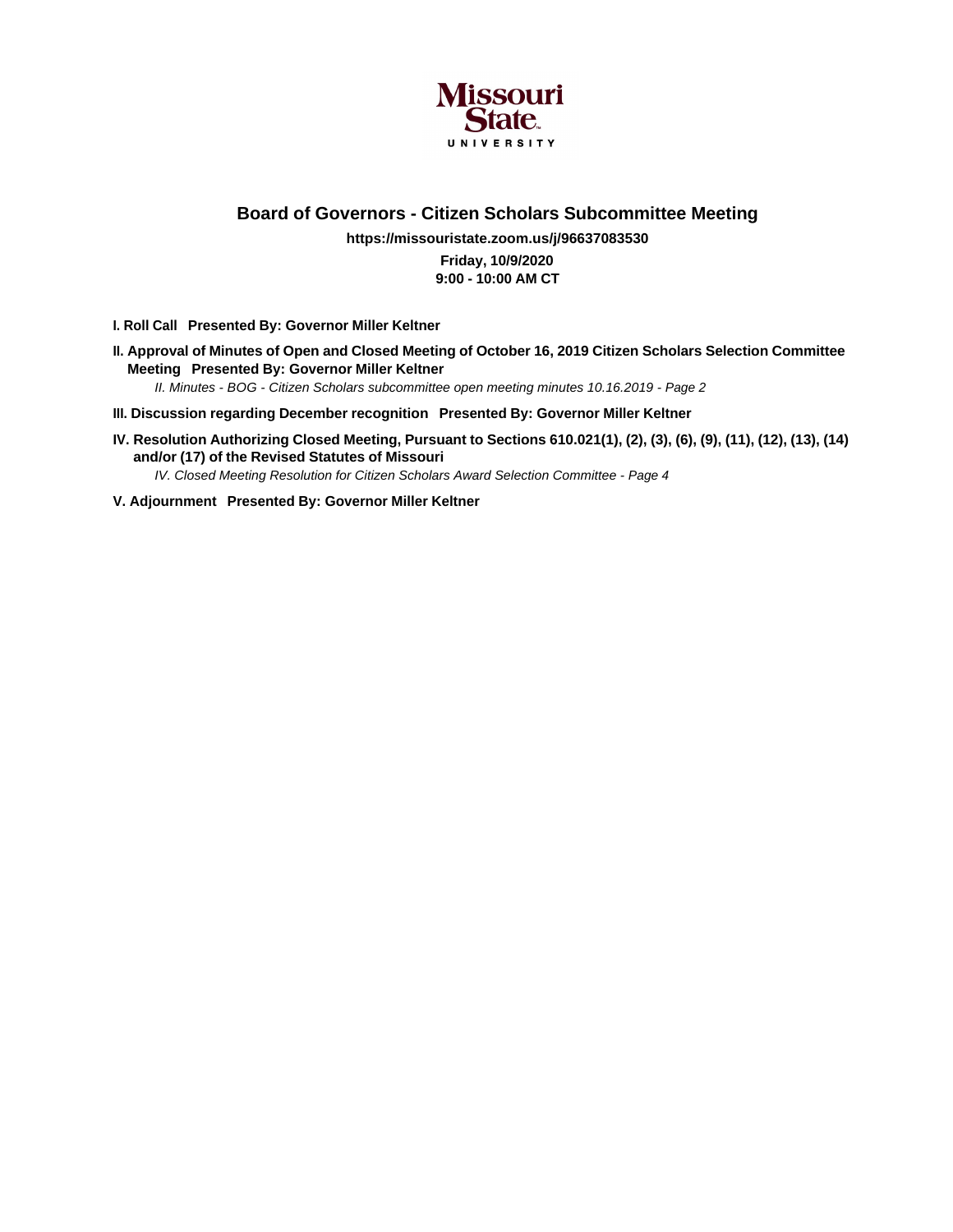## **MINUTES OF THE PROGRAMS AND PLANNING COMMITTEE OF THE BOARD OF GOVERNORS CITIZEN SCHOLARS SUBCOMMITEE MISSOURI STATE UNIVERSITY OCTOBER 16, 2019**

- **Present -** Beverly Miller Keltner, Chair of the Committee Amy Counts, Committee Member (by Conference Call) Carol Silvey, Committee Member (by Conference Call) William Miller, Committee Member
- **Also Present** Dr. Dee Siscoe, Vice President for Student Affairs Peggy Jones, Secretary of the Committee
	- I. **Call to Order** The Programs and Planning Committee of the Missouri State University Board of Governors called for roll call at 1:03 p.m. on Wednesday, October 16, 2019, via conference telephone call originating from 200 Carrington Hall, on the campus of Missouri State University, Springfield, Missouri. Governor Counts, Governor Silvey, Governor Miller Keltner, and Governor Miller were present.
	- II. **Closed Meeting** Governor Beverly Miller Keltner called for a motion to move into closed session at approximately 1:05 p.m. under the exceptions set forth in the Revised Statutes of the State of Missouri.
		- R.S.Mo. 610.021(6). "Scholastic probation, expulsion, or graduation of identifiable individuals..."
		- R.S.Mo. 610.021(14). "Records which are protected from disclosure by law;"

Governor Carol Silvey submitted a motion to move to closed session and Governor William Miller seconded the motion. The motion passed.

Governor Beverly Miller Keltner called a roll call vote on the motion. The motion passed with the following votes recorded.

Governor Amy Counts - Aye Governor Carol Silvey – Aye Governor Beverly Miller Keltner – Aye Governor William Miller – Aye

The open meeting recessed at approximately 1:06 p.m. to go into closed session.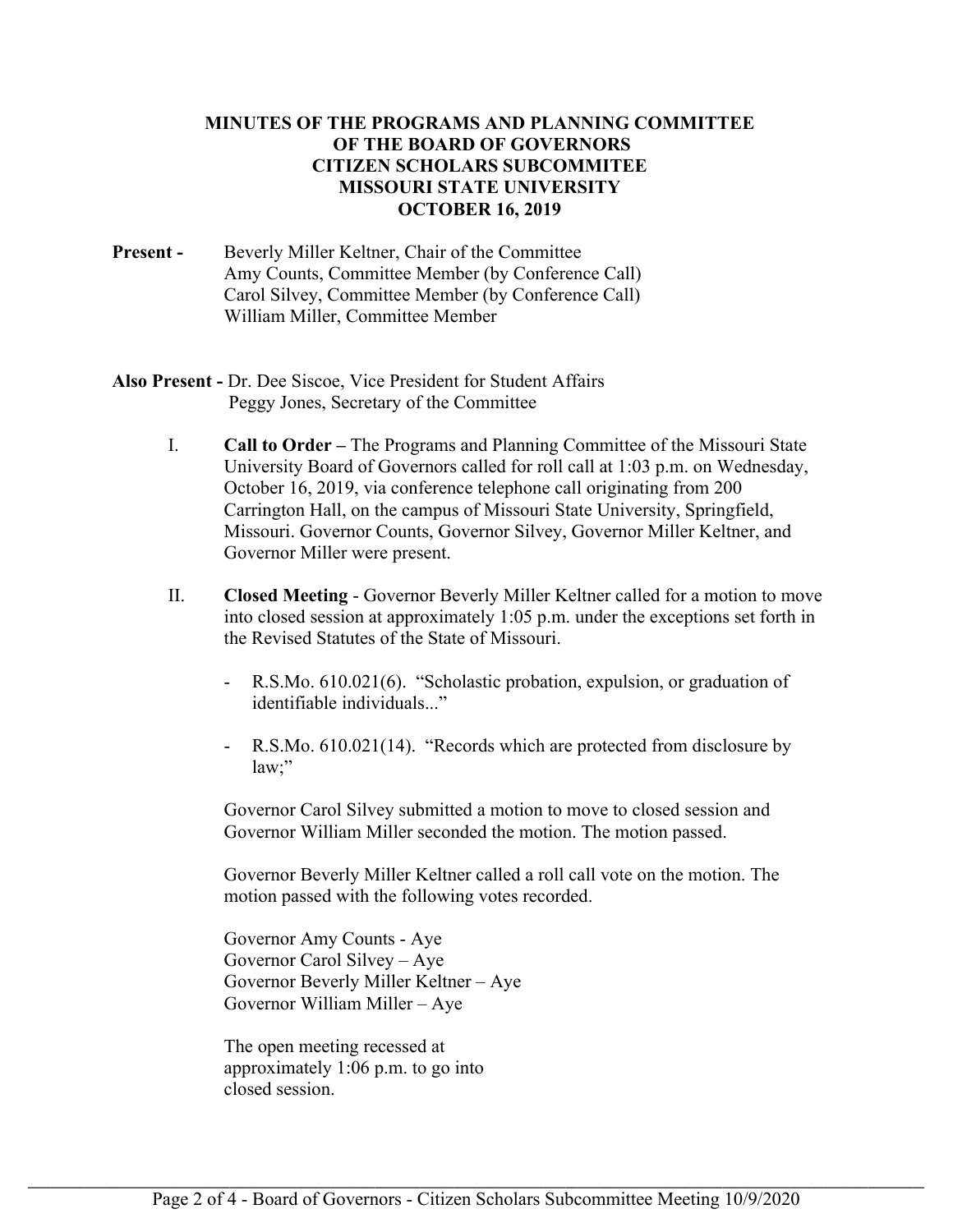The open meeting was reconvened at 2:15 p.m.

III. **Adjournment** – Governor Beverly Miller Keltner adjourned the meeting at 2:16 p.m.

Respectfully submitted by:

Peggy Jones Secretary of the Committee